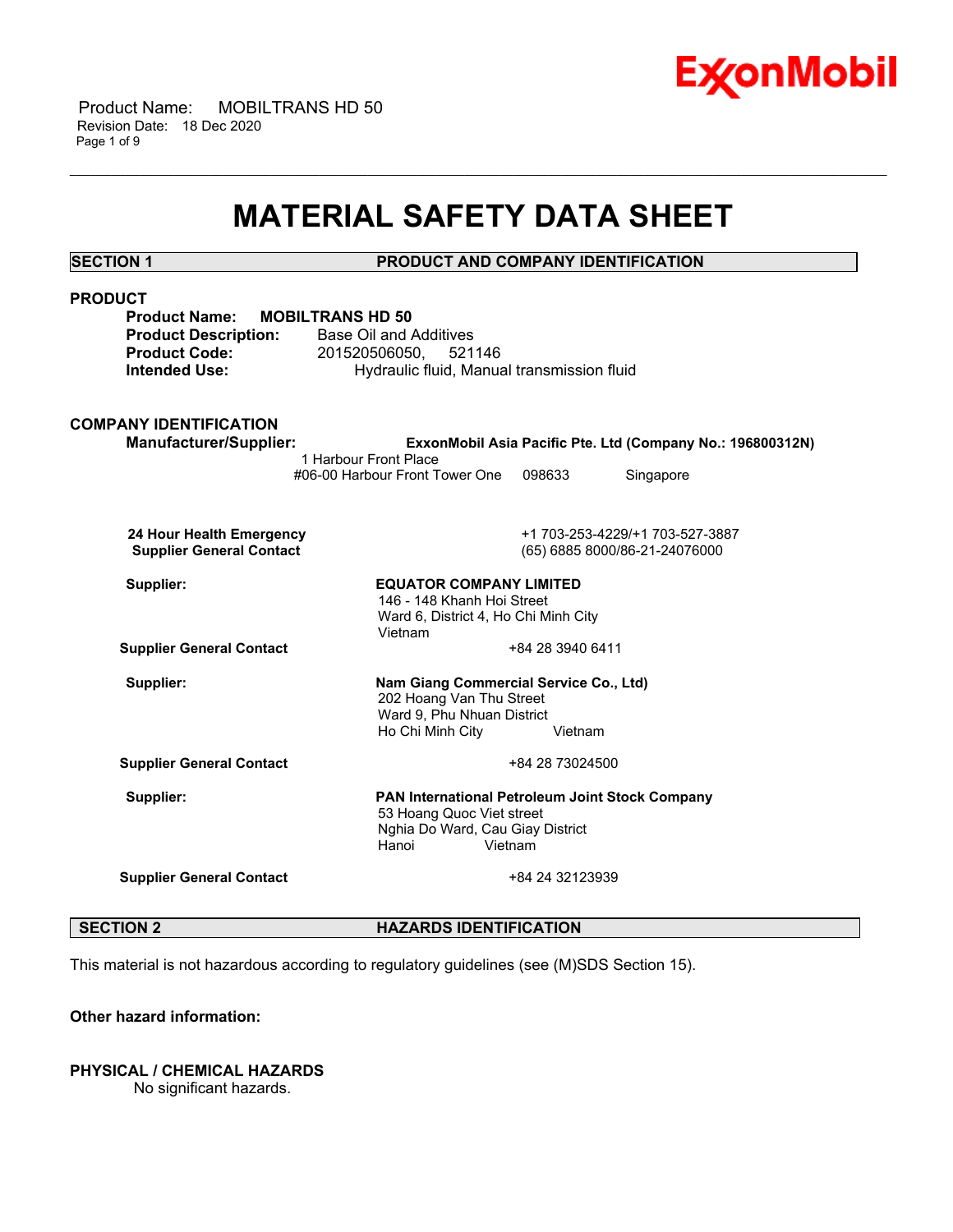

 Product Name: MOBILTRANS HD 50 Revision Date: 18 Dec 2020 Page 2 of 9

### **HEALTH HAZARDS**

 High-pressure injection under skin may cause serious damage. Excessive exposure may result in eye, skin, or respiratory irritation.

\_\_\_\_\_\_\_\_\_\_\_\_\_\_\_\_\_\_\_\_\_\_\_\_\_\_\_\_\_\_\_\_\_\_\_\_\_\_\_\_\_\_\_\_\_\_\_\_\_\_\_\_\_\_\_\_\_\_\_\_\_\_\_\_\_\_\_\_\_\_\_\_\_\_\_\_\_\_\_\_\_\_\_\_\_\_\_\_\_\_\_\_\_\_\_\_\_\_\_\_\_\_\_\_\_\_\_\_\_\_\_\_\_\_\_\_\_\_

### **ENVIRONMENTAL HAZARDS**

No significant hazards.

**NOTE:** This material should not be used for any other purpose than the intended use in Section 1 without expert advice. Health studies have shown that chemical exposure may cause potential human health risks which may vary from person to person.

### **SECTION 3 COMPOSITION / INFORMATION ON INGREDIENTS**

This material is defined as a mixture.

### **Hazardous Substance(s) or Complex Substance(s) required for disclosure**

| <b>Name</b>                                                                | CAS#       | Concentration* | <b>GHS Hazard Codes</b> |
|----------------------------------------------------------------------------|------------|----------------|-------------------------|
| <b>IBENZENE, POLYPROPENE DERIVS., SULFONATED, CALCIUM</b><br><b>ISALTS</b> | 75975-85-8 | $0.1 - 1\%$    | H <sub>31</sub>         |
| <b>ZINC ALKARYLDITHIOPHOSPHATE</b>                                         | 11059-65-7 | $-5%$          | H402. H412              |

\* All concentrations are percent by weight unless material is a gas. Gas concentrations are in percent by volume.

### **SECTION 4 FIRST AID MEASURES**

### **INHALATION**

Remove from further exposure. For those providing assistance, avoid exposure to yourself or others. Use adequate respiratory protection. If respiratory irritation, dizziness, nausea, or unconsciousness occurs, seek immediate medical assistance. If breathing has stopped, assist ventilation with a mechanical device or use mouth-to-mouth resuscitation.

### **SKIN CONTACT**

Wash contact areas with soap and water. If product is injected into or under the skin, or into any part of the body, regardless of the appearance of the wound or its size, the individual should be evaluated immediately by a physician as a surgical emergency. Even though initial symptoms from high pressure injection may be minimal or absent, early surgical treatment within the first few hours may significantly reduce the ultimate extent of injury.

### **EYE CONTACT**

Flush thoroughly with water. If irritation occurs, get medical assistance.

### **INGESTION**

First aid is normally not required. Seek medical attention if discomfort occurs.

### **NOTE TO PHYSICIAN**

None

### **SECTION 5 FIRE FIGHTING MEASURES**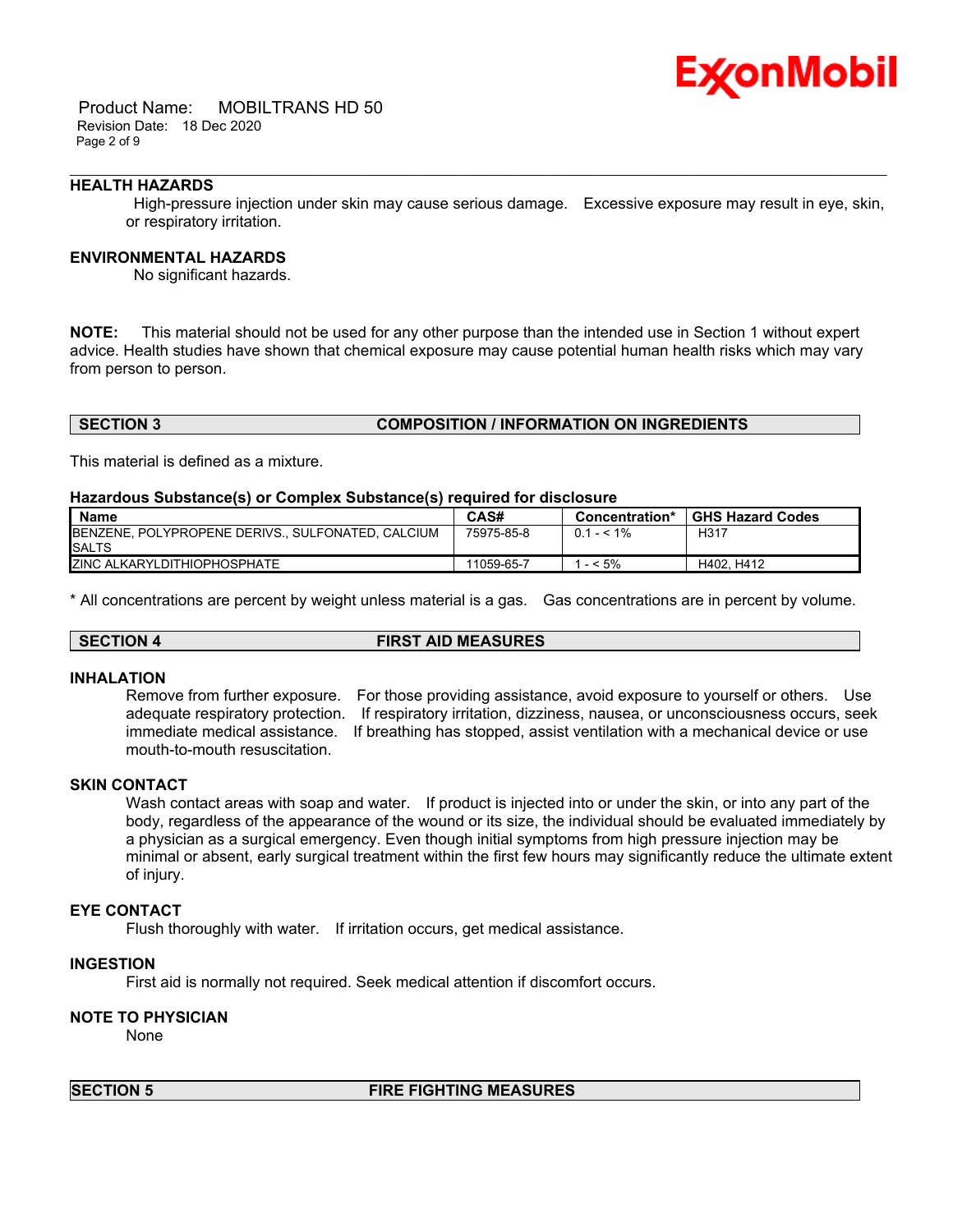# Ex⁄onMobil

 Product Name: MOBILTRANS HD 50 Revision Date: 18 Dec 2020 Page 3 of 9

### **EXTINGUISHING MEDIA**

**Appropriate Extinguishing Media:** Use water fog, foam, dry chemical or carbon dioxide (CO2) to extinguish flames.

\_\_\_\_\_\_\_\_\_\_\_\_\_\_\_\_\_\_\_\_\_\_\_\_\_\_\_\_\_\_\_\_\_\_\_\_\_\_\_\_\_\_\_\_\_\_\_\_\_\_\_\_\_\_\_\_\_\_\_\_\_\_\_\_\_\_\_\_\_\_\_\_\_\_\_\_\_\_\_\_\_\_\_\_\_\_\_\_\_\_\_\_\_\_\_\_\_\_\_\_\_\_\_\_\_\_\_\_\_\_\_\_\_\_\_\_\_\_

**Inappropriate Extinguishing Media:** Straight Streams of Water

### **FIRE FIGHTING**

**Fire Fighting Instructions:** Evacuate area. Prevent runoff from fire control or dilution from entering streams, sewers, or drinking water supply. Firefighters should use standard protective equipment and in enclosed spaces, self-contained breathing apparatus (SCBA). Use water spray to cool fire exposed surfaces and to protect personnel.

**Hazardous Combustion Products:** Aldehydes, Incomplete combustion products, Oxides of carbon, Smoke, Fume, Sulfur oxides

### **FLAMMABILITY PROPERTIES**

**Flash Point [Method]:** >230°C (446°F) [ASTM D-92] **Flammable Limits (Approximate volume % in air):** LEL: 0.9 UEL: 7.0 **Autoignition Temperature:** N/D

### **SECTION 6 ACCIDENTAL RELEASE MEASURES**

### **NOTIFICATION PROCEDURES**

In the event of a spill or accidental release, notify relevant authorities in accordance with all applicable regulations.

### **PROTECTIVE MEASURES**

Avoid contact with spilled material. See Section 5 for fire fighting information. See the Hazard Identification Section for Significant Hazards. See Section 4 for First Aid Advice. See Section 8 for advice on the minimum requirements for personal protective equipment. Additional protective measures may be necessary, depending on the specific circumstances and/or the expert judgment of the emergency responders.

For emergency responders: Respiratory protection: respiratory protection will be necessary only in special cases, e.g., formation of mists. Half-face or full-face respirator with filter(s) for dust/organic vapor or Self Contained Breathing Apparatus (SCBA) can be used depending on the size of spill and potential level of exposure. If the exposure cannot be completely characterized or an oxygen deficient atmosphere is possible or anticipated, SCBA is recommended. Work gloves that are resistant to hydrocarbons are recommended. Gloves made of polyvinyl acetate (PVA) are not water-resistant and are not suitable for emergency use. Chemical goggles are recommended if splashes or contact with eyes is possible. Small spills: normal antistatic work clothes are usually adequate. Large spills: full body suit of chemical resistant, antistatic material is recommended.

### **SPILL MANAGEMENT**

Land Spill: Stop leak if you can do it without risk. Recover by pumping or with suitable absorbent.

**Water Spill:** Stop leak if you can do it without risk. Confine the spill immediately with booms. Warn other shipping. Remove from the surface by skimming or with suitable absorbents. Seek the advice of a specialist before using dispersants.

Water spill and land spill recommendations are based on the most likely spill scenario for this material; however, geographic conditions, wind, temperature, (and in the case of a water spill) wave and current direction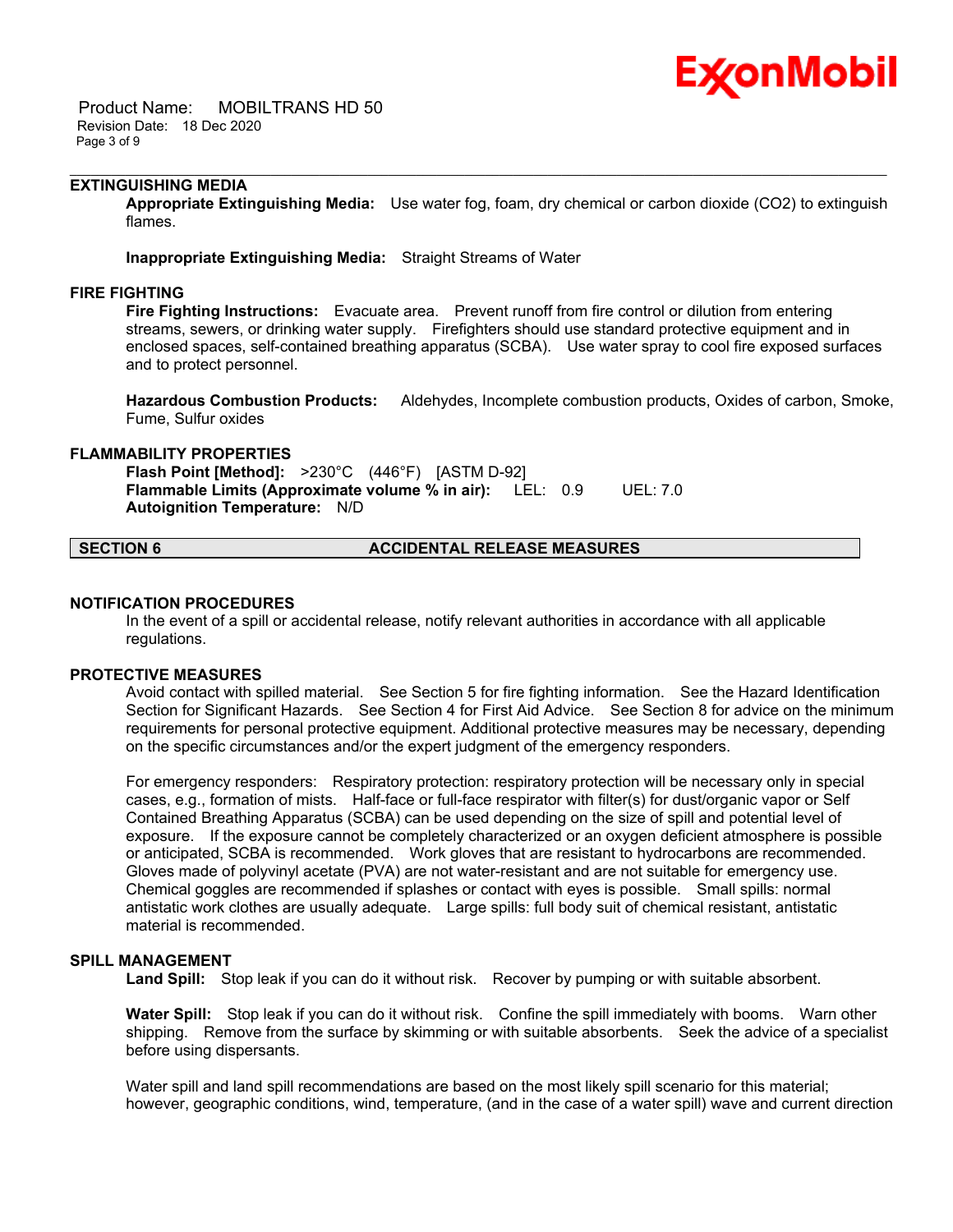

 Product Name: MOBILTRANS HD 50 Revision Date: 18 Dec 2020 Page 4 of 9

> and speed may greatly influence the appropriate action to be taken. For this reason, local experts should be consulted. Note: Local regulations may prescribe or limit action to be taken.

### **ENVIRONMENTAL PRECAUTIONS**

Large Spills: Dike far ahead of liquid spill for later recovery and disposal. Prevent entry into waterways, sewers, basements or confined areas.

\_\_\_\_\_\_\_\_\_\_\_\_\_\_\_\_\_\_\_\_\_\_\_\_\_\_\_\_\_\_\_\_\_\_\_\_\_\_\_\_\_\_\_\_\_\_\_\_\_\_\_\_\_\_\_\_\_\_\_\_\_\_\_\_\_\_\_\_\_\_\_\_\_\_\_\_\_\_\_\_\_\_\_\_\_\_\_\_\_\_\_\_\_\_\_\_\_\_\_\_\_\_\_\_\_\_\_\_\_\_\_\_\_\_\_\_\_\_

### **SECTION 7 HANDLING AND STORAGE**

### **HANDLING**

 Prevent small spills and leakage to avoid slip hazard. Material can accumulate static charges which may cause an electrical spark (ignition source). When the material is handled in bulk, an electrical spark could ignite any flammable vapors from liquids or residues that may be present (e.g., during switch-loading operations). Use proper bonding and/or ground procedures. However, bonding and grounds may not eliminate the hazard from static accumulation. Consult local applicable standards for guidance. Additional references include American Petroleum Institute 2003 (Protection Against Ignitions Arising out of Static, Lightning and Stray Currents) or National Fire Protection Agency 77 (Recommended Practice on Static Electricity) or CENELEC CLC/TR 50404 (Electrostatics - Code of practice for the avoidance of hazards due to static electricity).

**Static Accumulator:** This material is a static accumulator.

### **STORAGE**

 The type of container used to store the material may affect static accumulation and dissipation. Do not store in open or unlabelled containers. Keep away from incompatible materials.

### **SECTION 8 EXPOSURE CONTROLS / PERSONAL PROTECTION**

**Exposure limits/standards for materials that can be formed when handling this product:** When mists/aerosols can occur the following is recommended:  $5 \text{ mg/m}^3$  - ACGIH TLV (inhalable fraction).

NOTE: Limits/standards shown for guidance only. Follow applicable regulations.

### **ENGINEERING CONTROLS**

The level of protection and types of controls necessary will vary depending upon potential exposure conditions. Control measures to consider:

No special requirements under ordinary conditions of use and with adequate ventilation.

### **PERSONAL PROTECTION**

Personal protective equipment selections vary based on potential exposure conditions such as applications, handling practices, concentration and ventilation. Information on the selection of protective equipment for use with this material, as provided below, is based upon intended, normal usage.

**Respiratory Protection:** If engineering controls do not maintain airborne contaminant concentrations at a level which is adequate to protect worker health, an approved respirator may be appropriate. Respirator selection, use, and maintenance must be in accordance with regulatory requirements, if applicable. Types of respirators to be considered for this material include:

No special requirements under ordinary conditions of use and with adequate ventilation. Particulate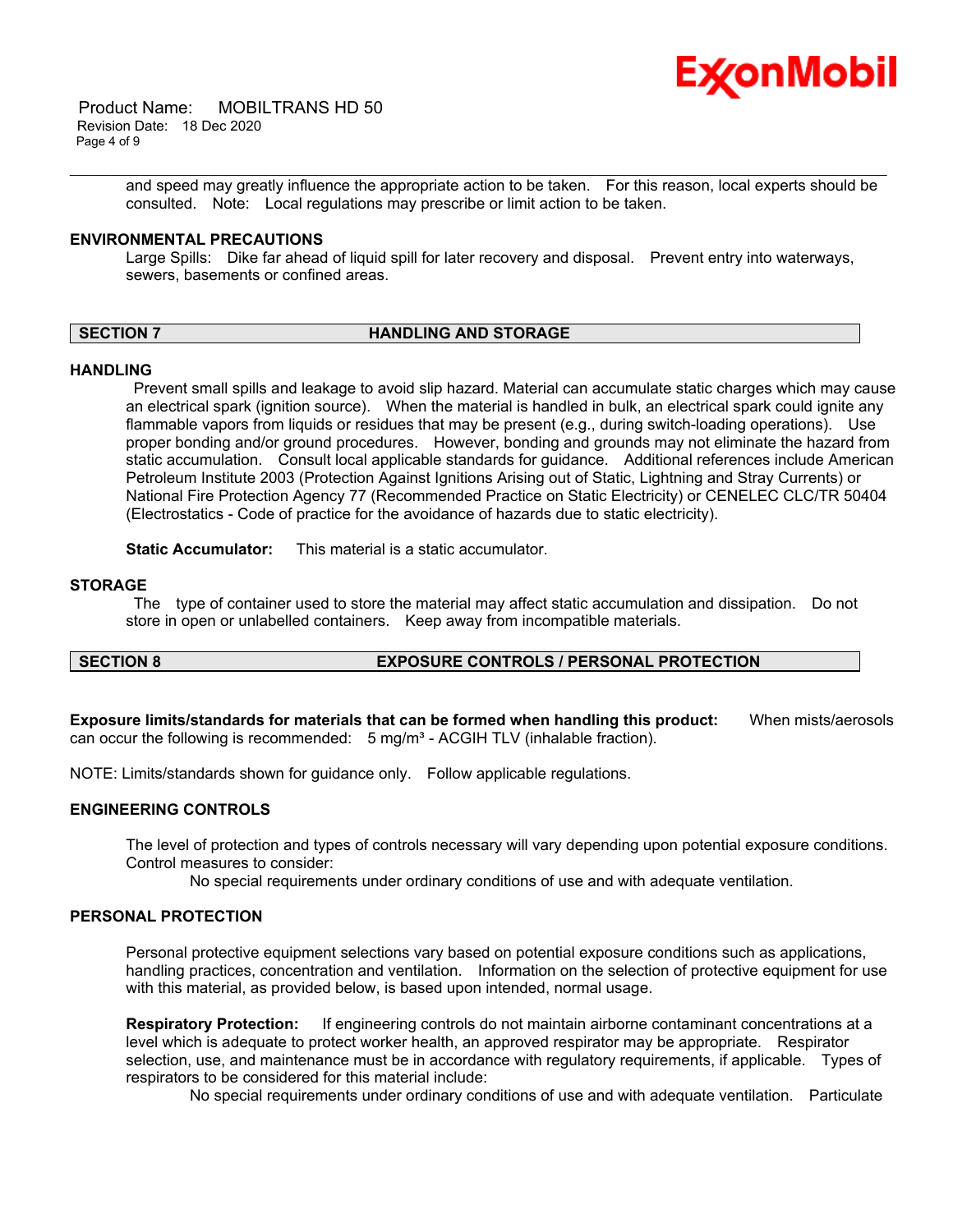

 Product Name: MOBILTRANS HD 50 Revision Date: 18 Dec 2020 Page 5 of 9

> For high airborne concentrations, use an approved supplied-air respirator, operated in positive pressure mode. Supplied air respirators with an escape bottle may be appropriate when oxygen levels are inadequate, gas/vapor warning properties are poor, or if air purifying filter capacity/rating may be exceeded.

\_\_\_\_\_\_\_\_\_\_\_\_\_\_\_\_\_\_\_\_\_\_\_\_\_\_\_\_\_\_\_\_\_\_\_\_\_\_\_\_\_\_\_\_\_\_\_\_\_\_\_\_\_\_\_\_\_\_\_\_\_\_\_\_\_\_\_\_\_\_\_\_\_\_\_\_\_\_\_\_\_\_\_\_\_\_\_\_\_\_\_\_\_\_\_\_\_\_\_\_\_\_\_\_\_\_\_\_\_\_\_\_\_\_\_\_\_\_

**Hand Protection:** Any specific glove information provided is based on published literature and glove manufacturer data. Glove suitability and breakthrough time will differ depending on the specific use conditions. Contact the glove manufacturer for specific advice on glove selection and breakthrough times for your use conditions. Inspect and replace worn or damaged gloves. The types of gloves to be considered for this material include:

No protection is ordinarily required under normal conditions of use. Nitrile,Viton

**Eye Protection:** If contact is likely, safety glasses with side shields are recommended.

**Skin and Body Protection:** Any specific clothing information provided is based on published literature or manufacturer data. The types of clothing to be considered for this material include:

 No skin protection is ordinarily required under normal conditions of use. In accordance with good industrial hygiene practices, precautions should be taken to avoid skin contact.

**Specific Hygiene Measures:** Always observe good personal hygiene measures, such as washing after handling the material and before eating, drinking, and/or smoking. Routinely wash work clothing and protective equipment to remove contaminants. Discard contaminated clothing and footwear that cannot be cleaned. Practice good housekeeping.

### **ENVIRONMENTAL CONTROLS**

 Comply with applicable environmental regulations limiting discharge to air, water and soil. Protect the environment by applying appropriate control measures to prevent or limit emissions.

### **SECTION 9 PHYSICAL AND CHEMICAL PROPERTIES**

**Note: Physical and chemical properties are provided for safety, health and environmental considerations only and may not fully represent product specifications. Contact the Supplier for additional information.**

### **GENERAL INFORMATION**

**Physical State:** Liquid Color: Brown<br>Odor: Charac **Odor:** Characteristic **Odor Threshold:** N/D

### **IMPORTANT HEALTH, SAFETY, AND ENVIRONMENTAL INFORMATION**

**Relative Density (at 15 °C):** 0.91 **Flammability (Solid, Gas):** N/A **Flash Point [Method]:** >230°C (446°F) [ASTM D-92] **Flammable Limits (Approximate volume % in air):** LEL: 0.9 UEL: 7.0 **Autoignition Temperature:** N/D **Boiling Point / Range:** > 316°C (600°F) **Decomposition Temperature:** N/D **Vapor Density (Air = 1):** > 2 at 101 kPa **Vapor Pressure:** < 0.013 kPa (0.1 mm Hg) at 20 °C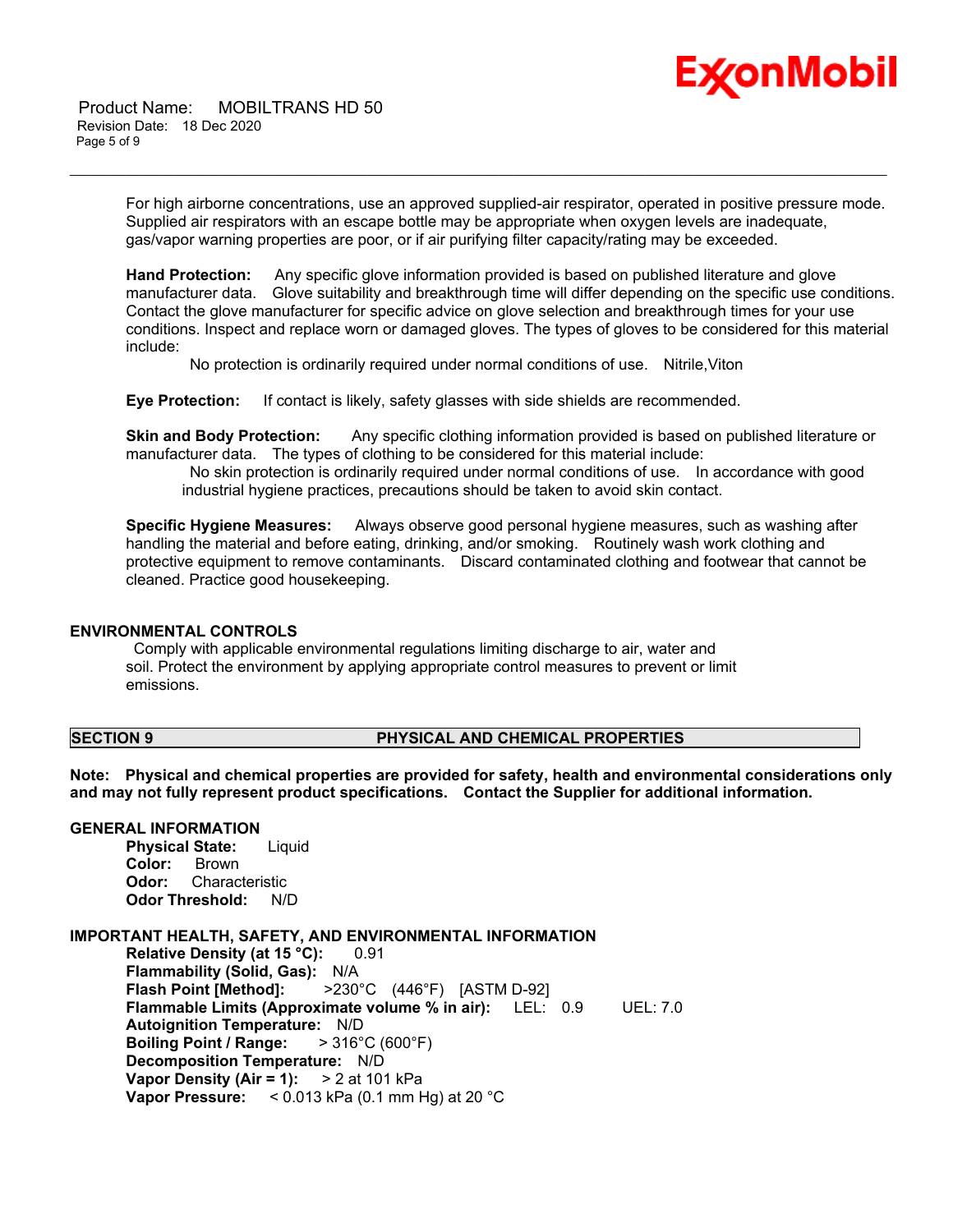

 Product Name: MOBILTRANS HD 50 Revision Date: 18 Dec 2020 Page 6 of 9

> **Evaporation Rate (n-butyl acetate = 1):** N/D **pH:** N/A **Log Pow (n-Octanol/Water Partition Coefficient):** > 3.5 **Solubility in Water:** Negligible **Viscosity:** 195 cSt (195 mm2/sec) at 40 °C | 18.1 cSt (18.1 mm2/sec) at 100°C **Oxidizing Properties:** See Hazards Identification Section.

\_\_\_\_\_\_\_\_\_\_\_\_\_\_\_\_\_\_\_\_\_\_\_\_\_\_\_\_\_\_\_\_\_\_\_\_\_\_\_\_\_\_\_\_\_\_\_\_\_\_\_\_\_\_\_\_\_\_\_\_\_\_\_\_\_\_\_\_\_\_\_\_\_\_\_\_\_\_\_\_\_\_\_\_\_\_\_\_\_\_\_\_\_\_\_\_\_\_\_\_\_\_\_\_\_\_\_\_\_\_\_\_\_\_\_\_\_\_

### **OTHER INFORMATION**

**Freezing Point:** N/D **Melting Point:** N/A **Pour Point:** -12°C (10°F) **DMSO Extract (mineral oil only), IP-346:** < 3 %wt

### **SECTION 10 STABILITY AND REACTIVITY**

**STABILITY:** Material is stable under normal conditions.

**CONDITIONS TO AVOID:** Excessive heat. High energy sources of ignition.

**MATERIALS TO AVOID:** Strong oxidizers

**HAZARDOUS DECOMPOSITION PRODUCTS:** Material does not decompose at ambient temperatures.

**POSSIBILITY OF HAZARDOUS REACTIONS:** Hazardous polymerization will not occur.

### **SECTION 11 TOXICOLOGICAL INFORMATION**

### **INFORMATION ON TOXICOLOGICAL EFFECTS**

| <b>Hazard Class</b>                                               | <b>Conclusion / Remarks</b>                                                                           |  |  |
|-------------------------------------------------------------------|-------------------------------------------------------------------------------------------------------|--|--|
| <b>Inhalation</b>                                                 |                                                                                                       |  |  |
| Acute Toxicity: No end point data for<br>lmaterial.               | Minimally Toxic. Based on assessment of the components.                                               |  |  |
| Irritation: No end point data for material.                       | Negligible hazard at ambient/normal handling temperatures.                                            |  |  |
| Ingestion                                                         |                                                                                                       |  |  |
| Acute Toxicity: No end point data for<br>lmaterial.               | Minimally Toxic. Based on assessment of the components.                                               |  |  |
| <b>Skin</b>                                                       |                                                                                                       |  |  |
| Acute Toxicity: No end point data for<br>lmaterial.               | Minimally Toxic. Based on assessment of the components.                                               |  |  |
| Skin Corrosion/Irritation: No end point data<br>lfor material.    | Negligible irritation to skin at ambient temperatures. Based on<br>assessment of the components.      |  |  |
| <b>Eye</b>                                                        |                                                                                                       |  |  |
| Serious Eye Damage/Irritation: No end point<br>data for material. | May cause mild, short-lasting discomfort to eyes. Based on<br>assessment of the components.           |  |  |
| <b>Sensitization</b>                                              |                                                                                                       |  |  |
| Respiratory Sensitization: No end point data<br>lfor material.    | Not expected to be a respiratory sensitizer.                                                          |  |  |
| Skin Sensitization: No end point data for<br>material.            | Not expected to be a skin sensitizer. Based on assessment of the<br>components.                       |  |  |
| <b>Aspiration: Data available.</b>                                | Based on physico-<br>Not expected to be an aspiration hazard.<br>chemical properties of the material. |  |  |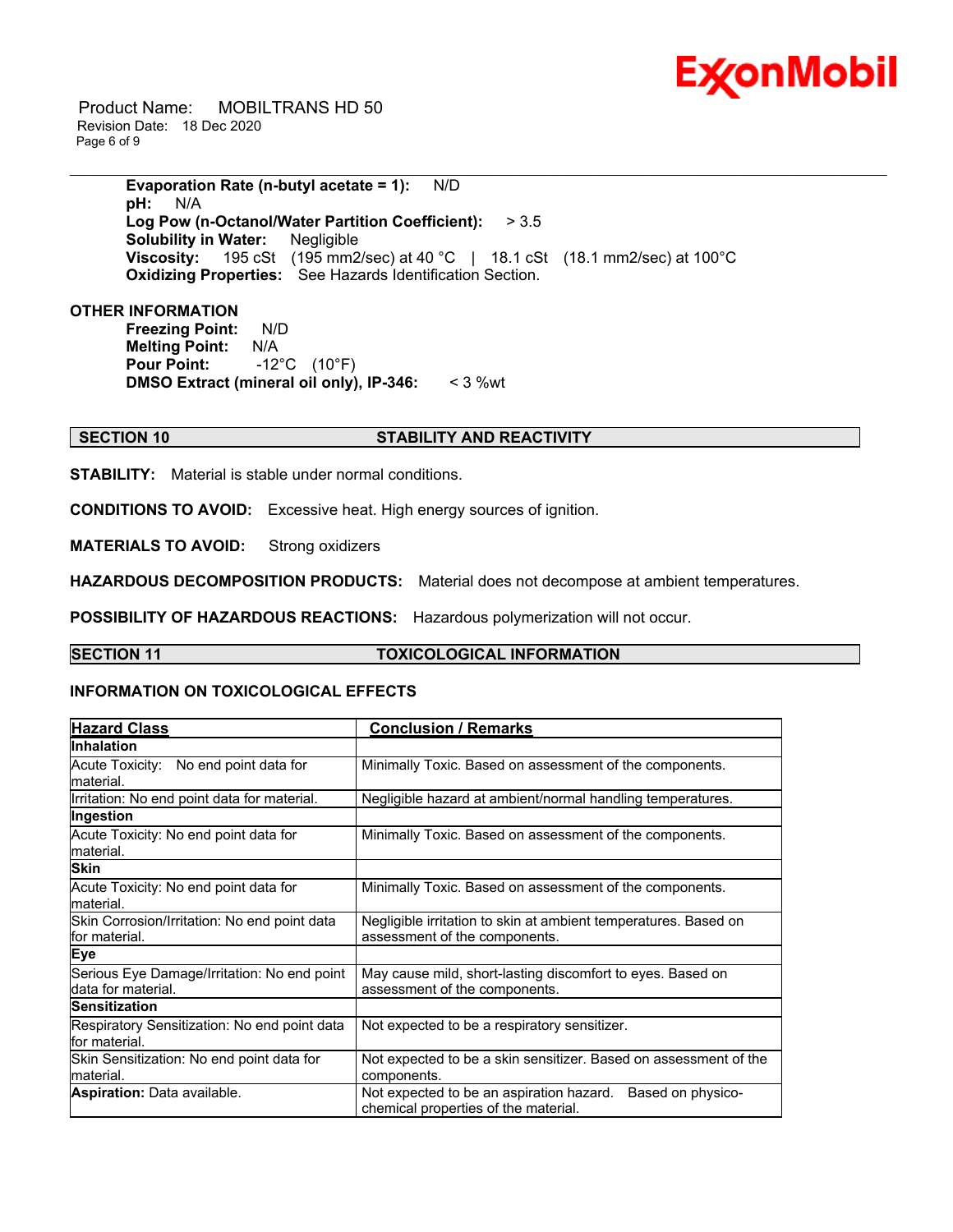

 Product Name: MOBILTRANS HD 50 Revision Date: 18 Dec 2020 Page 7 of 9

| Germ Cell Mutagenicity: No end point data       | Not expected to be a germ cell mutagen. Based on assessment of  |
|-------------------------------------------------|-----------------------------------------------------------------|
| for material.                                   | the components.                                                 |
| Carcinogenicity: No end point data for          | Not expected to cause cancer. Based on assessment of the        |
| Imaterial.                                      | components.                                                     |
| <b>Reproductive Toxicity: No end point data</b> | Not expected to be a reproductive toxicant. Based on assessment |
| for material.                                   | of the components.                                              |
| Lactation: No end point data for material.      | Not expected to cause harm to breast-fed children.              |
| Specific Target Organ Toxicity (STOT)           |                                                                 |
| Single Exposure: No end point data for          | Not expected to cause organ damage from a single exposure.      |
| material.                                       |                                                                 |
| Repeated Exposure: No end point data for        | Not expected to cause organ damage from prolonged or repeated   |
| material.                                       | exposure. Based on assessment of the components.                |

### **OTHER INFORMATION**

### **For the product itself:**

Component concentrations in this formulation would not be expected to cause skin sensitization, based on tests of the components, this formulation, or similar formulations.

### **Contains:**

Base oil severely refined: Not carcinogenic in animal studies. Representative material passes IP-346, Modified Ames test, and/or other screening tests. Dermal and inhalation studies showed minimal effects; lung non-specific infiltration of immune cells, oil deposition and minimal granuloma formation. Not sensitizing in test animals.

 Tetrapropenyl phenol (TPP). TPP was tested in a rat oral gavage one-generation reproductive toxicity study and a rat dietary two-generation reproductive toxicity study. Results from the one-generation study included reduced ovary weights and changes in male reproductive accessory organs. Results from the two-generation study included prolonged estrous cyclicity, reduced ovary weights, accelerated sexual maturation, decreased mean live litter size, decreased fertility rates, hypospermia, and reduced weights of male reproductive accessory organs. A classification threshold for reproductive effects of 1.5 wt% TPP was derived by the supplier based on the NOAEL (15 mg/kg/day) from the rat dietary two-generation study and was confirmed in supporting studies with other substances containing TPP as an impurity.

### **IARC Classification:**

**The following ingredients are cited on the lists below:** None.

|              |               | --REGULATORY LISTS SEARCHED-- |  |  |
|--------------|---------------|-------------------------------|--|--|
| 1 = $IARC 1$ | $2 = IARC$ 2A | $3 = IARC2B$                  |  |  |

### **SECTION 12 ECOLOGICAL INFORMATION**

 The information given is based on data for the material, components of the material, or for similar materials, through the application of bridging principals.

### **ECOTOXICITY**

Material -- Not expected to be harmful to aquatic organisms.

### **MOBILITY**

 Base oil component -- Low solubility and floats and is expected to migrate from water to the land. Expected to partition to sediment and wastewater solids.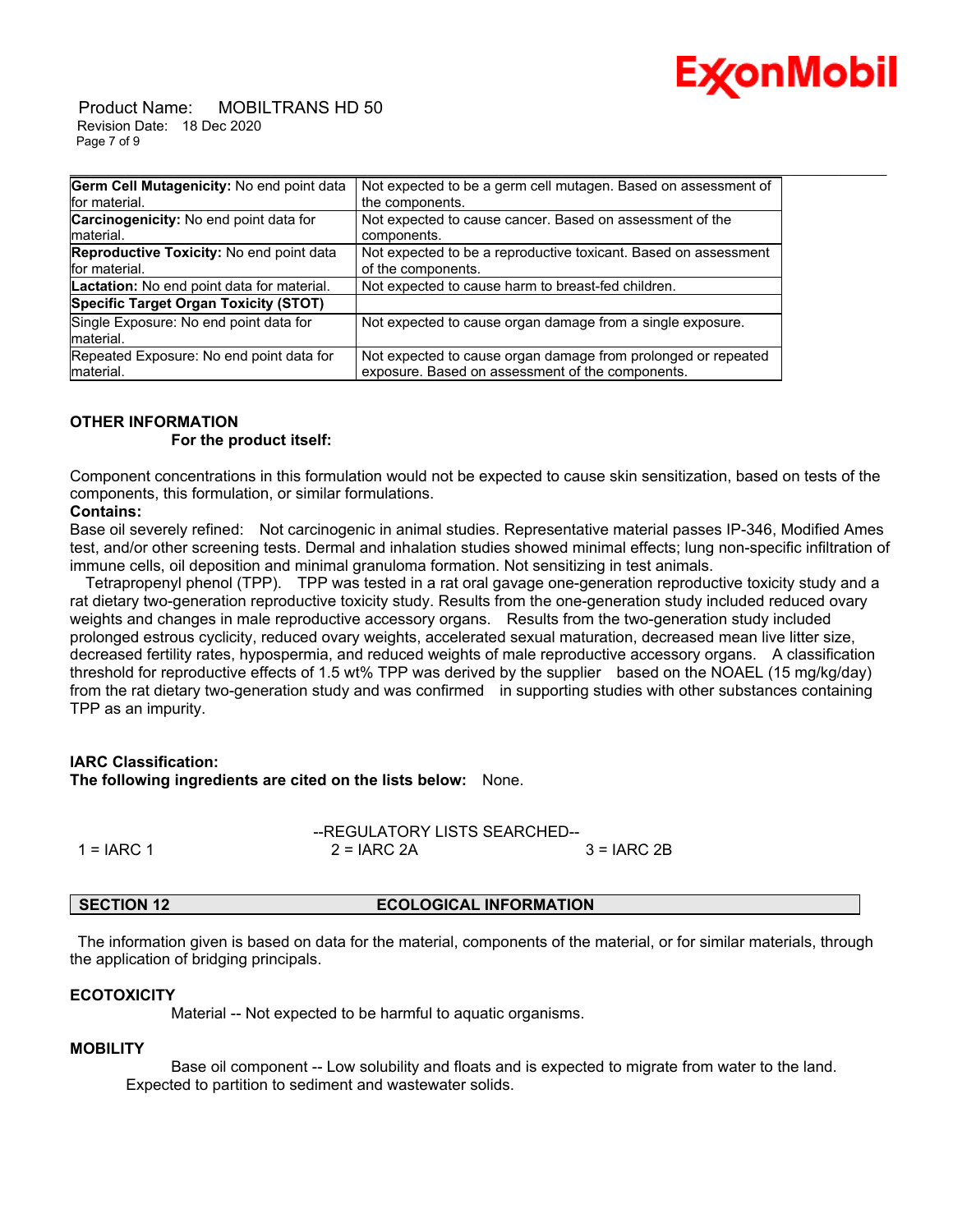

 Product Name: MOBILTRANS HD 50 Revision Date: 18 Dec 2020 Page 8 of 9

### **PERSISTENCE AND DEGRADABILITY Biodegradation:**

Base oil component -- Expected to be inherently biodegradable

### **BIOACCUMULATION POTENTIAL**

 Base oil component -- Has the potential to bioaccumulate, however metabolism or physical properties may reduce the bioconcentration or limit bioavailability.

\_\_\_\_\_\_\_\_\_\_\_\_\_\_\_\_\_\_\_\_\_\_\_\_\_\_\_\_\_\_\_\_\_\_\_\_\_\_\_\_\_\_\_\_\_\_\_\_\_\_\_\_\_\_\_\_\_\_\_\_\_\_\_\_\_\_\_\_\_\_\_\_\_\_\_\_\_\_\_\_\_\_\_\_\_\_\_\_\_\_\_\_\_\_\_\_\_\_\_\_\_\_\_\_\_\_\_\_\_\_\_\_\_\_\_\_\_\_

### **SECTION 13 DISPOSAL CONSIDERATIONS**

Disposal recommendations based on material as supplied. Disposal must be in accordance with current applicable laws and regulations, and material characteristics at time of disposal.

### **DISPOSAL RECOMMENDATIONS**

 Product is suitable for burning in an enclosed controlled burner for fuel value or disposal by supervised incineration at very high temperatures to prevent formation of undesirable combustion products. Protect the environment. Dispose of used oil at designated sites. Minimize skin contact. Do not mix used oils with solvents, brake fluids or coolants.

**Empty Container Warning** Empty Container Warning (where applicable): Empty containers may contain residue and can be dangerous. Do not attempt to refill or clean containers without proper instructions. Empty drums should be completely drained and safely stored until appropriately reconditioned or disposed. Empty containers should be taken for recycling, recovery, or disposal through suitably qualified or licensed contractor and in accordance with governmental regulations. DO NOT PRESSURISE, CUT, WELD, BRAZE, SOLDER, DRILL, GRIND, OR EXPOSE SUCH CONTAINERS TO HEAT, FLAME, SPARKS, STATIC ELECTRICITY, OR OTHER SOURCES OF IGNITION. THEY MAY EXPLODE AND CAUSE INJURY OR DEATH.

### **SECTION 14 TRANSPORT INFORMATION**

**LAND** : Not Regulated for Land Transport

**SEA (IMDG):** Not Regulated for Sea Transport according to IMDG-Code

**Marine Pollutant:** No

**AIR (IATA):** Not Regulated for Air Transport

### **SECTION 15 REGULATORY INFORMATION**

This material is not considered hazardous according to the Law on Chemicals.

### **REGULATORY STATUS AND APPLICABLE LAWS AND REGULATIONS**

**Listed or exempt from listing/notification on the following chemical inventories (May contain substance(s) subject to notification to the EPA Active TSCA inventory prior to import to USA):**  AIIC, DSL, ENCS, IECSC, ISHL, KECI, PICCS, TCSI, TSCA